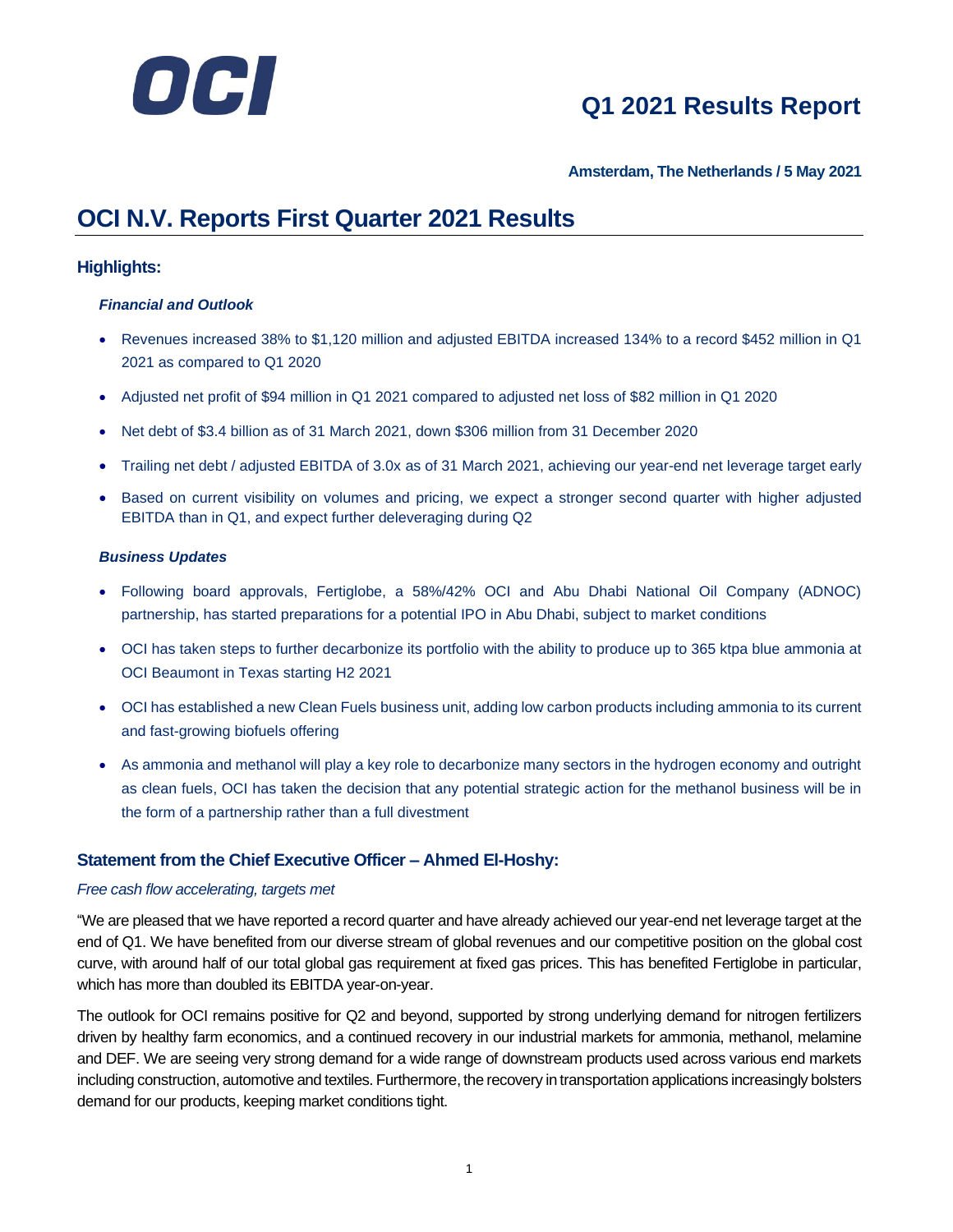

#### *The recovery in global nitrogen prices is underpinned by healthy fundamentals*

I would like to thank the global team for delivering this record-breaking quarter, as we emerge from a low 2020 with strong focus on operational excellence and as we stick to our commercial strategy, maintaining a disciplined sales approach. Selling prices at the end of last year and at the start of the first quarter were still at seasonally low levels, which is typically the case in the first and third quarters of the year. We did not sell forward material amounts of our products at that time.

Despite downtime and lost volumes during extreme cold weather conditions in Q1, we were able to increase our sales in March and April, which bodes well for Q2 results. This allows for strong visibility on our US Midwest operations which are benefiting from a combination of higher prices and sales volumes in the second quarter. In Europe, we also expect significantly better performance in Q2 compared to Q1, when we had some downtime at our plants, and as we benefit from higher ammonia and melamine prices in particular. For Fertiglobe, robust import demand in Latin America, Australia, and India is driving healthy urea volumes in Q2.

Looking to the remainder of 2021, nitrogen fundamentals are healthy, and we expect to remain in a demand-driven environment. Strong agricultural demand continues to drive corn prices to higher levels, supporting farm economics and nitrogen demand and prices.

#### *Global recovery to drive significant demand for our industrial products*

We are pleased to see continued improvement in our industrial businesses. Ammonia markets have been buoyed by a structural tightening in the past few months following a rebound in industrial demand, and no new major merchant capacity is expected until 2023.

Melamine markets have also tightened driven by a rebound in demand from home renovation and construction in European and US markets. Melamine quarterly contract prices have increased by 15% in the first quarter of 2021 and another 23% in the second quarter. This has strengthened our global market-leading position and is driving an expected healthy improvement in financial performance for this business in 2021.

OCI's DEF sales in the US recorded another strong quarter in Q1 2021 with truck sales up sharply and the SCR-equipped vehicle fleet at a record high which, combined with the higher urea sales prices, supports an improving trend for Q2 and the balance of 2021.

The second quarter is also developing positively for our methanol business, as spot prices remain strong having more than tripled since reaching trough cycle levels in 2020. Demand from Methanol-to Olefins (MTO) plants in China was strong in Q1 2021 and MTO utilization rates continue to be high on the back of healthy economics. Downstream demand is expected to continue to improve as the global economy and industrial activity recovers.

#### *Lower interest costs*

We continue to significantly benefit from our refinancing activities during 2020 and have undertaken additional optimisation of our capital structure in 2021, which will deliver a further reduction in our weighted average cost of debt:

- In February, we redeemed c.\$147 million of bonds at IFCo
- In March we announced the early redemption of c.\$100 million of OCI NV bonds
- Having met our 2021 target of 3x net leverage in Q1, and with further deleveraging expected during Q2, we anticipate a reduction of at least 175bps in the margin of our revolving credit facility from Q3 onwards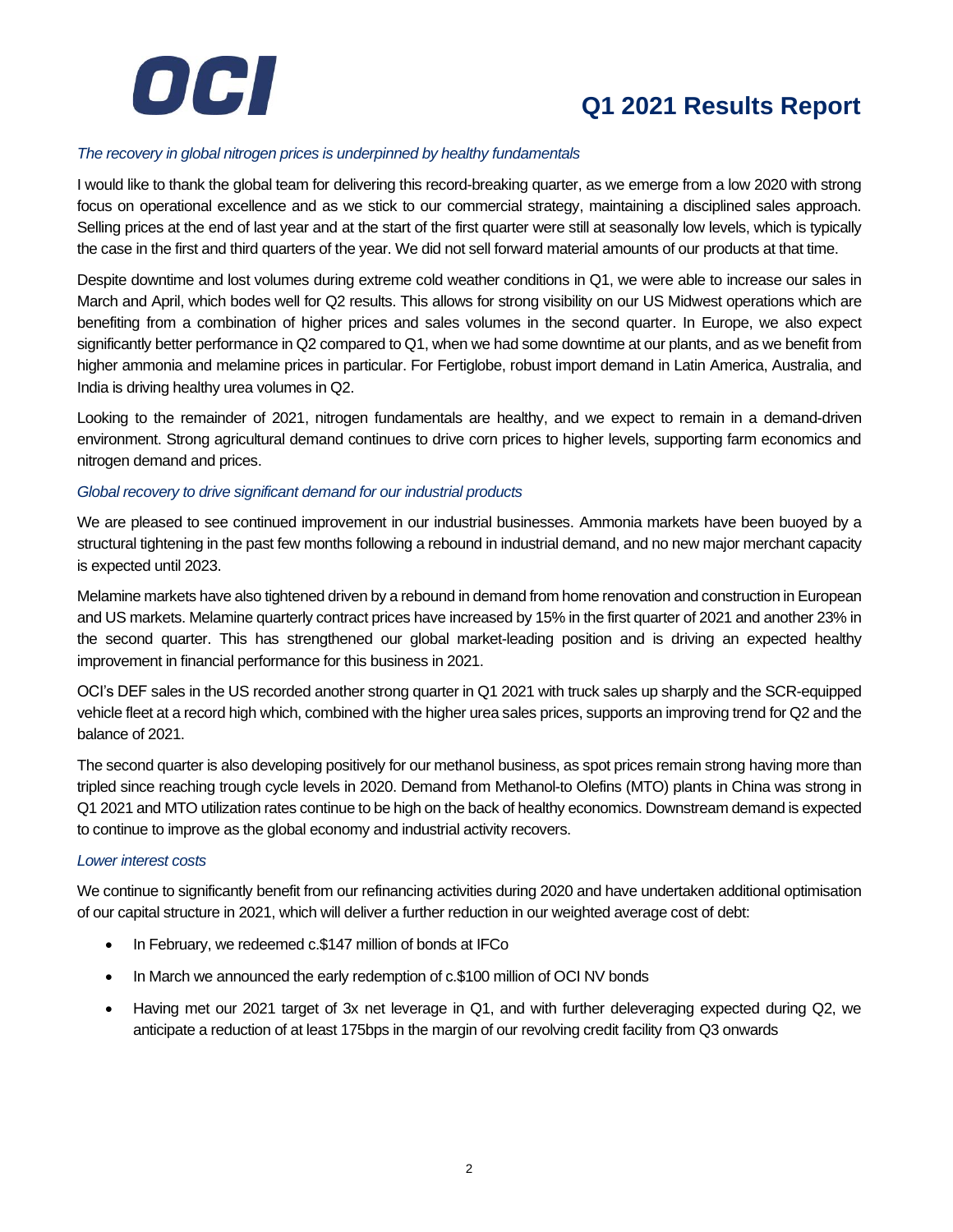

#### *ESG – Decarbonization Initiatives Continue*

We continue to prioritize high impact / no to low capex initiatives that achieve value-enhancing results in a short time, as we highlighted at our ESG Strategy Day in March. We reaffirm our guidance on our operational excellence program to deliver on energy and production efficiencies at limited or no cost. This is expected to yield at least an additional \$75 million per year of EBITDA, but we believe this can be materially higher than that in an improved pricing environment.

We continue to expand our offering of low carbon products to our customers, as we will be able to produce blue ammonia at OCI Beaumont up to its full ammonia production capacity of 365 ktpa, starting H2 2021. We recently signed one agreement and one Letter of Intent (LOI) with two major industrial gases companies for the supply of low carbon hydrogen to the plant. Decarbonizing the feedstock supply will allow OCI Beaumont to reduce its carbon footprint and offer both blue ammonia and bio-methanol to our downstream customers.

In addition to our other current offerings of green ammonia at OCI Nitrogen in the Netherlands, we now have the ability to offer both blue and green ammonia, and we can materially reduce the carbon intensity of our downstream customers along the value chain and across a wide range of industries spanning food, feedstock, and fuel.

#### *Clean Fuels*

As our fuels business has large-scale potential for maritime and road transport in the future, we have established a new Clean Fuels business unit, adding low carbon products including ammonia to our current and fast-growing biofuels offering of products such as bio-methanol and bio-MTBE.

The use of ammonia or methanol as a shipping fuel is particularly promising as these products are among the best-placed alternatives to help this sector decarbonize and reach IMO targets in a cost-effective way, and the shipping industry is accelerating the safe introduction of ammonia as a marine fuel.

Since our March update, several new announcements and studies have been published in the shipping sector, including endorsement by ship owners, engine manufacturers and ports of the use of ammonia and methanol as the marine fuel of the future. Wärtsilä, alongside MAN Energy Solutions one of the leading global shipping engine manufacturers, underscored that ammonia and methanol are a more credible fuel than hydrogen; and Maersk announced the launch of the world's first liner vessel to operate on carbon-neutral methanol in 2023, seven years ahead of the initial 2030 ambition.

#### *ESG Strategy*

Ammonia and methanol have emerged as the most promising products to drive the hydrogen economy and enable the energy transition, and are key products to create carbon-free food, fuels and industrial feedstocks, which we have taken into account in our strategic review of the methanol business.

The recent acceleration of decarbonization targets by the US and other countries is expected to result in major demand growth for cleaner fuels in particular, which would also benefit methanol as an established fuel.

Given potential synergies with ammonia and our leading positions in methanol and bio-methanol, we have taken the decision that any potential strategic action for the methanol business will be in the form of a partnership rather than a full divestment.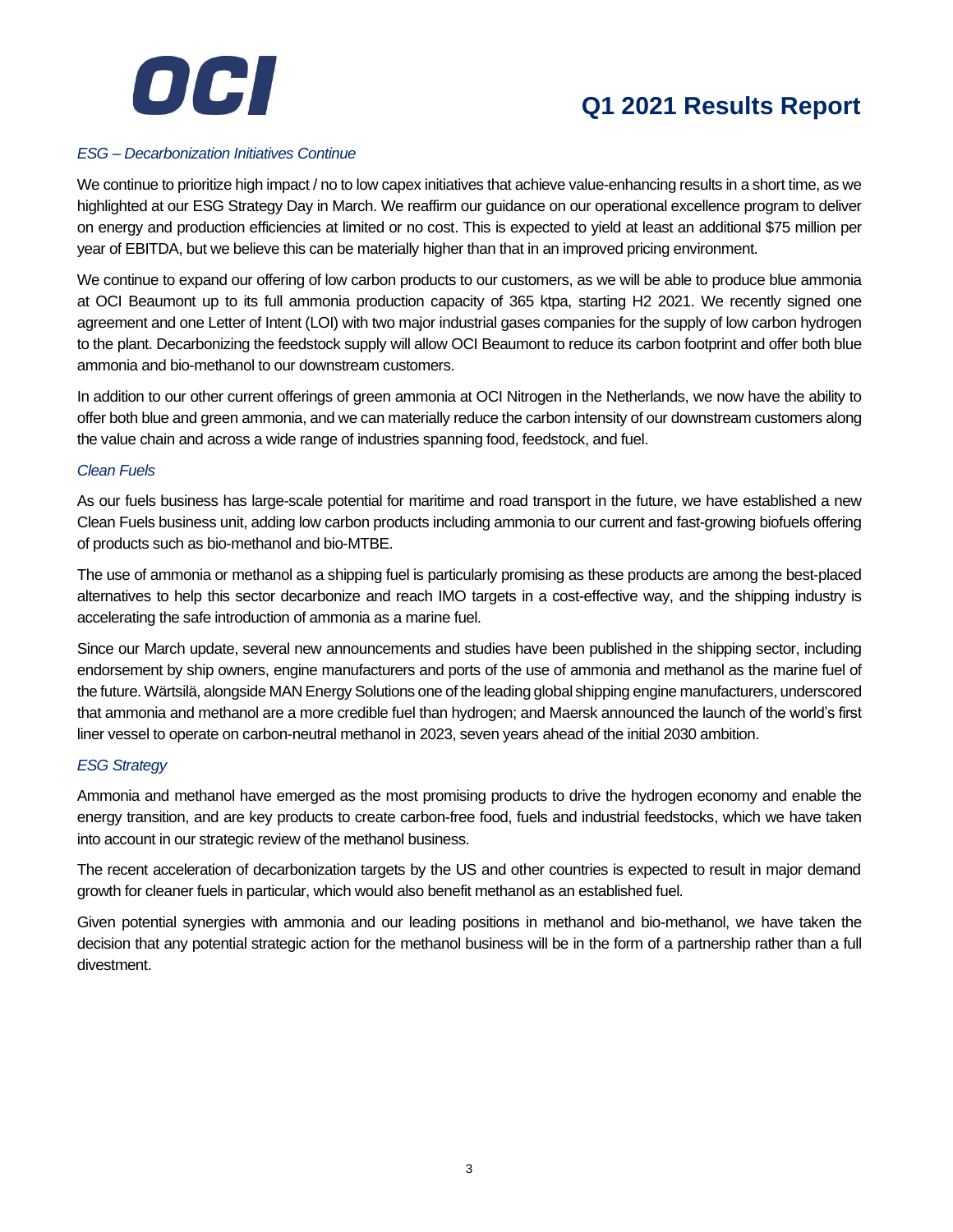

## **Consolidated Financial Results at a Glance<sup>1</sup>**

#### **Financial Highlights (\$ million unless otherwise stated)**

| \$ million unless otherwise stated                                   | Q1 2021   | Q1 2020   | $%$ $\triangle$ |
|----------------------------------------------------------------------|-----------|-----------|-----------------|
| Revenue                                                              | 1,119.6   | 811.1     | 38%             |
| <b>Gross Profit</b>                                                  | 340.4     | 77.3      | 340%            |
| Gross profit margin                                                  | 30.4%     | 9.5%      |                 |
| <b>Adjusted EBITDA<sup>2</sup></b>                                   | 451.8     | 193.0     | 134%            |
| <b>EBITDA</b>                                                        | 430.8     | 176.1     | 145%            |
| EBITDA margin                                                        | 38.5%     | 21.7%     |                 |
| Adjusted net income (loss) attributable to shareholders <sup>2</sup> | 94.4      | (82.0)    | nm              |
| Reported net income (loss) attributable to shareholders              | 98.6      | (81.4)    | nm              |
|                                                                      |           |           |                 |
| Earnings / (loss) per share (\$)                                     |           |           |                 |
| Basic earnings per share                                             | 0.470     | (0.388)   | nm              |
| Diluted earnings per share                                           | 0.468     | (0.388)   | nm              |
|                                                                      | 31-Mar-21 | 31-Dec-20 | $%$ $\triangle$ |
| <b>Total Assets</b>                                                  | 9,138.7   | 9,097.0   | 0%              |
| Gross Interest-Bearing Debt                                          | 4,194.0   | 4,416.6   | (5%)            |
| Net Debt                                                             | 3,423.9   | 3,730.3   | (8%)            |
|                                                                      |           |           |                 |
|                                                                      | Q1 2021   | Q1 2020   | $%$ $\triangle$ |
| Free cash flow <sup>2, 3</sup>                                       | 325.6     | (94.3)    | nm              |
| Capital expenditure                                                  | 56.9      | 95.7      | (41%)           |
| Of which: Maintenance Capital Expenditure                            | 55.9      | 90.7      | (99%)           |
|                                                                      |           |           |                 |
| Sales volumes ('000 metric tons)                                     |           |           |                 |
| OCI Product Sold <sup>4</sup>                                        | 2,990.6   | 2,737.8   | 9%              |
| <b>Third Party Traded</b>                                            | 532.2     | 552.2     | (4%)            |
| <b>Total Product Volumes</b>                                         | 3,522.8   | 3,290.0   | 7%              |

*1) Unaudited*

*2) OCI presents certain financial measures when discussing OCI's performance, that are not measures of financial performance under IFRS. These non-IFRS measures of financial performance (also known as non-GAAP or alternative performance measures) are presented because management considers them important supplemental measures of OCI's performance and believes that similar measures are widely used in the industry in which OCI operates.*

*3) Free cash flow is an APM that is calculated as cash from operations less maintenance capital expenditures less distributions to non-controlling interests plus dividends from non-controlling interests, and before growth capital expenditures and lease payments.*

*4) Fully consolidated, not adjusted for OCI ownership stake in plants, except OCI's 50% share of Natgasoline volumes.*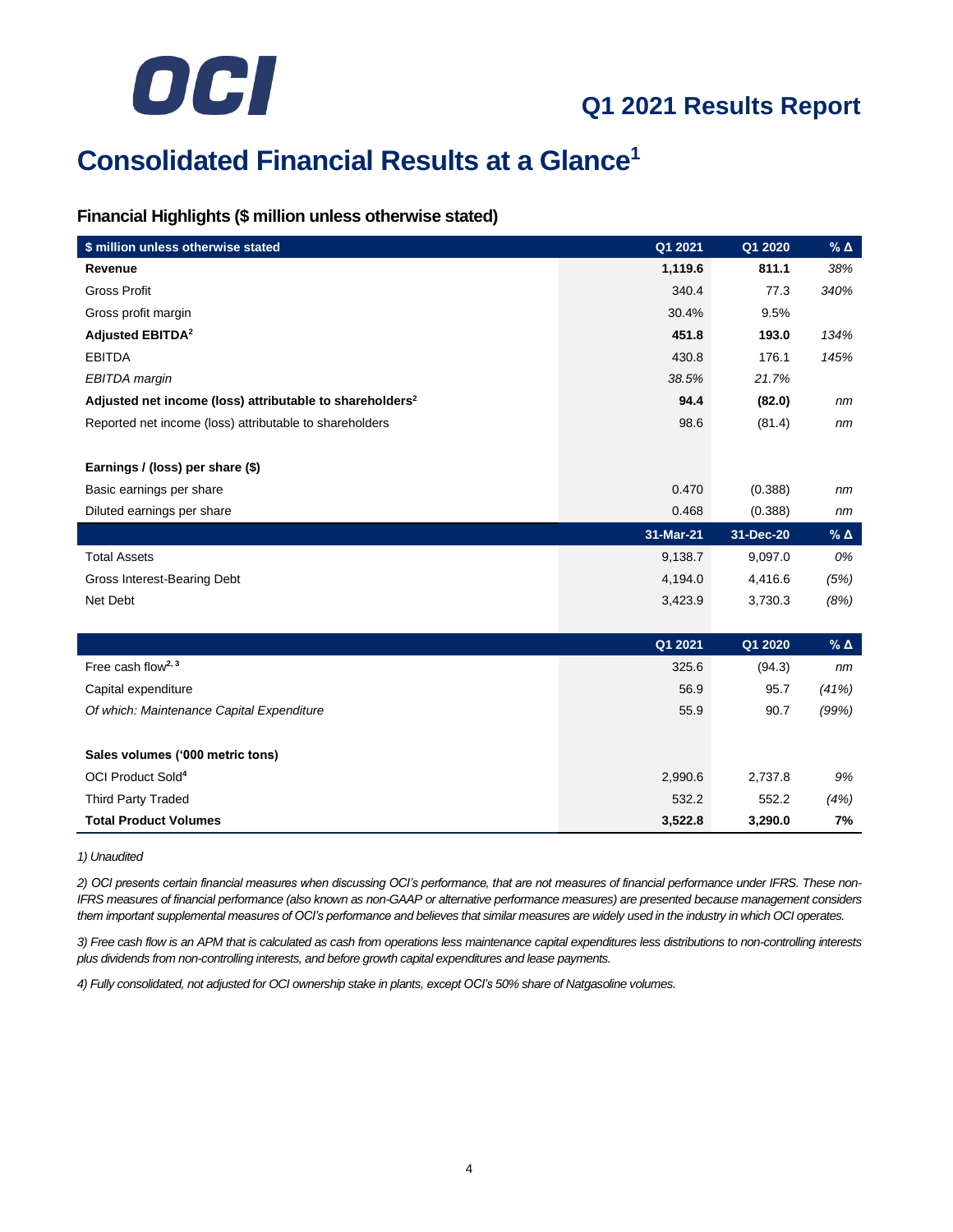

## **Operational Highlights**

#### **Highlights**

- 12-month rolling recordable incident rate to 31 March 2021 0.26 incidents per 200,000 manhours
- Own product sales volumes increased 9% to 3.0 million metric tons during Q1 2021 compared to Q1 2020:
	- *Total own-produced nitrogen product volumes were up 6%, driven by strong growth in Fertiglobe, DEF and CAN volumes, offsetting production losses from weather-related downtime in the US*
	- *Total own-produced methanol sales volumes increased 27% due to a significant step-up in production and despite the winter shutdowns*
- Selling prices improved year-on-year for all our products
- During the unprecedented extreme cold weather conditions in the US in February 2021, OCI's US production facilities in Iowa and Texas were temporarily shut down. This resulted in significantly lower production volumes at our plants, however the ensuing EBITDA losses were more than offset by gains from physical and financial gas hedges. We estimate that the net benefit, taking into account lost production and sales, was c.\$75 - 80 million
- In Europe, higher gas prices in Q1 2021 compared to Q1 2020 resulted in a negative impact of around \$25 million

#### **Product Sales Volumes ('000 metric tons)**

|                                                 | Q1 2021 | Q1 2020 | $\%$ $\Delta$ |
|-------------------------------------------------|---------|---------|---------------|
| <b>Own Product</b>                              |         |         |               |
| Ammonia                                         | 587.0   | 541.5   | 8%            |
| Urea                                            | 1,103.2 | 1,116.2 | (1%)          |
| Calcium Ammonium Nitrate (CAN)                  | 328.4   | 170.2   | 93%           |
| Urea Ammonium Nitrate (UAN)                     | 279.9   | 340.0   | (18%)         |
| <b>Total Fertilizer</b>                         | 2,298.5 | 2,167.9 | 6%            |
| Melamine                                        | 34.2    | 30.5    | 12%           |
| <b>DEF</b>                                      | 150.8   | 140.4   | 7%            |
| <b>Total Nitrogen Products</b>                  | 2,483.5 | 2,338.8 | 6%            |
| Methanol <sup>1)</sup>                          | 507.1   | 399.0   | 27%           |
| <b>Total Own Product Sold</b>                   | 2,990.6 | 2,737.8 | 9%            |
| <b>Traded Third Party</b>                       |         |         |               |
| Ammonia                                         | 41.1    | 74.3    | (45%)         |
| Urea                                            | 220.5   | 158.1   | 39%           |
| <b>UAN</b>                                      | 13.6    | 5.8     | 134%          |
| Methanol                                        | 78.7    | 99.8    | (21%)         |
| Ammonium Sulphate (AS)                          | 118.5   | 158.6   | (25%)         |
| <b>DEF</b>                                      | 59.8    | 55.6    | 8%            |
| <b>Total Traded Third Party</b>                 | 532.2   | 552.2   | (4%)          |
| <b>Total Own Product and Traded Third Party</b> | 3,522.8 | 3,290.0 | 7%            |

*1) Including OCI's 50% share of Natgasoline volumes*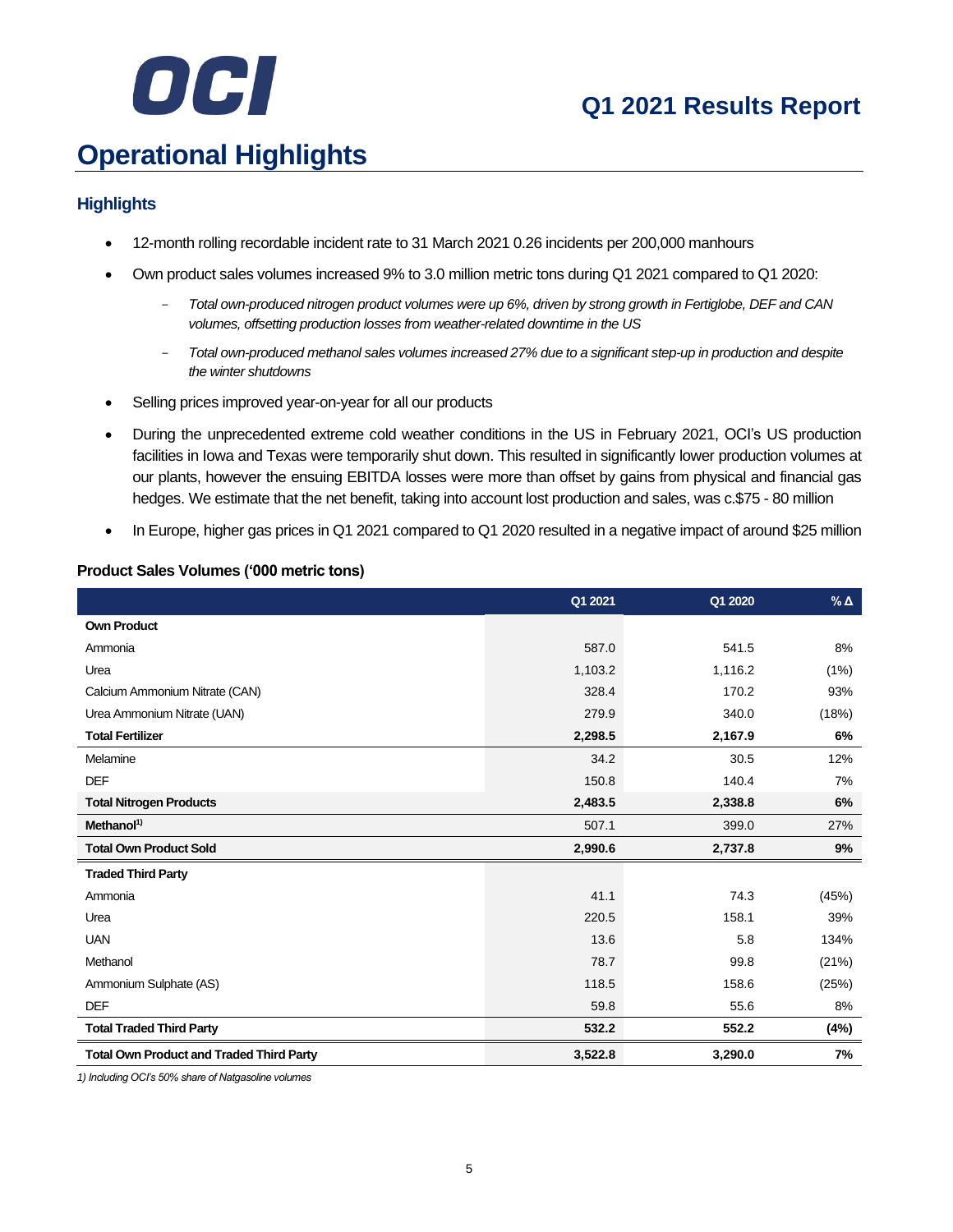

#### **Benchmark Prices**

|                      |                           |               | Q1 '21 | Q1 '20 | $%$ $\triangle$ | Q4 '20 | $%$ $\triangle$ |
|----------------------|---------------------------|---------------|--------|--------|-----------------|--------|-----------------|
| Ammonia              | NW Europe, FOB            | \$/mt         | 374    | 268    | 40%             | 261    | 43%             |
| Ammonia              | US Gulf Tampa contract    | \$/mt         | 362    | 250    | 45%             | 242    | 50%             |
| <b>Granular Urea</b> | Egypt, FOB                | $\frac{m}{2}$ | 367    | 246    | 49%             | 264    | 39%             |
| <b>CAN</b>           | Germany, CIF              | €/mt          | 228    | 174    | 31%             | 175    | 30%             |
| <b>UAN</b>           | France, FOT               | €/mt          | 209    | 153    | 37%             | 160    | 31%             |
| <b>UAN</b>           | US Midwest, FOB           | \$/mt         | 282    | 181    | 56%             | 172    | 64%             |
| <b>Melamine</b>      | Europe contract           | ∈m/t          | 1,595  | 1,405  | 14%             | 1,390  | 15%             |
| <b>Methanol</b>      | <b>USGC Contract, FOB</b> | $\frac{m}{2}$ | 492    | 378    | 30%             | 372    | 32%             |
| <b>Methanol</b>      | Rotterdam FOB Contract    | €/mt          | 395    | 270    | 46%             | 263    | 50%             |
| <b>Natural gas</b>   | TTF (Europe)              | $$/mmB$ tu    | 6.0    | 3.1    | 94%             | 5.0    | 20%             |
| <b>Natural gas</b>   | Henry Hub (US)            | $$/mmB$ tu    | 2.7    | 2.3    | 17%             | 2.7    | 0%              |

*Source: CRU, MMSA, ICIS, Bloomberg*

#### **Operational Performance**

COVID-19 has not had a direct impact on OCI's operations, and all OCI's products have been deemed as essential to ensure uninterrupted supply of food and other essential products. Supply chains and distribution channels continue to perform resiliently.

#### *Nitrogen Segments Performance in Q1 2021*

Total own-produced nitrogen sales volumes increased 6% during the first quarter of 2021 compared to the same period last year, reflecting strong demand for nitrogen fertilizers in our core markets amidst favourable farm economics. The adjusted EBITDA for the nitrogen business increased 87% from \$181 million in Q1 2020 to \$339 million in Q1 2021:

- Adjusted EBITDA in the Nitrogen US segment increased by 94% in Q1 2021 compared to Q1 2020. The significant increase in selling prices and natural gas gains due to winter shutdowns more than offset lower production and sales volumes for all products except DEF, due to the weather/gas related downtime at our US plants in Q1 2021
- DEF volumes in the US recorded another quarter of growth, with higher volumes achieved compared to Q1 2020 and strong trajectory for the rest of 2021 as freight activity in the US has broadly recovered to pre-pandemic levels
- In the Nitrogen Europe segment, selling prices were up significantly and CAN volumes increased significantly in Q1 2021 compared to Q1 2020 driven by strong demand, but some downtime, lower ammonia and UAN volumes and high natural gas prices resulted in flat adjusted EBITDA YoY
- Fertiglobe's adjusted EBITDA increased 105% compared to Q1 2020 and by 56% compared to Q4 2020, as Fertiglobe's competitive position improved significantly with European gas prices normalizing at higher levels, and our commercial strategy and synergies materialized. We continue to benefit from our fixed gas price agreements at Fertiglobe, in light of higher spot gas pricing in other regions and its correlation with product pricing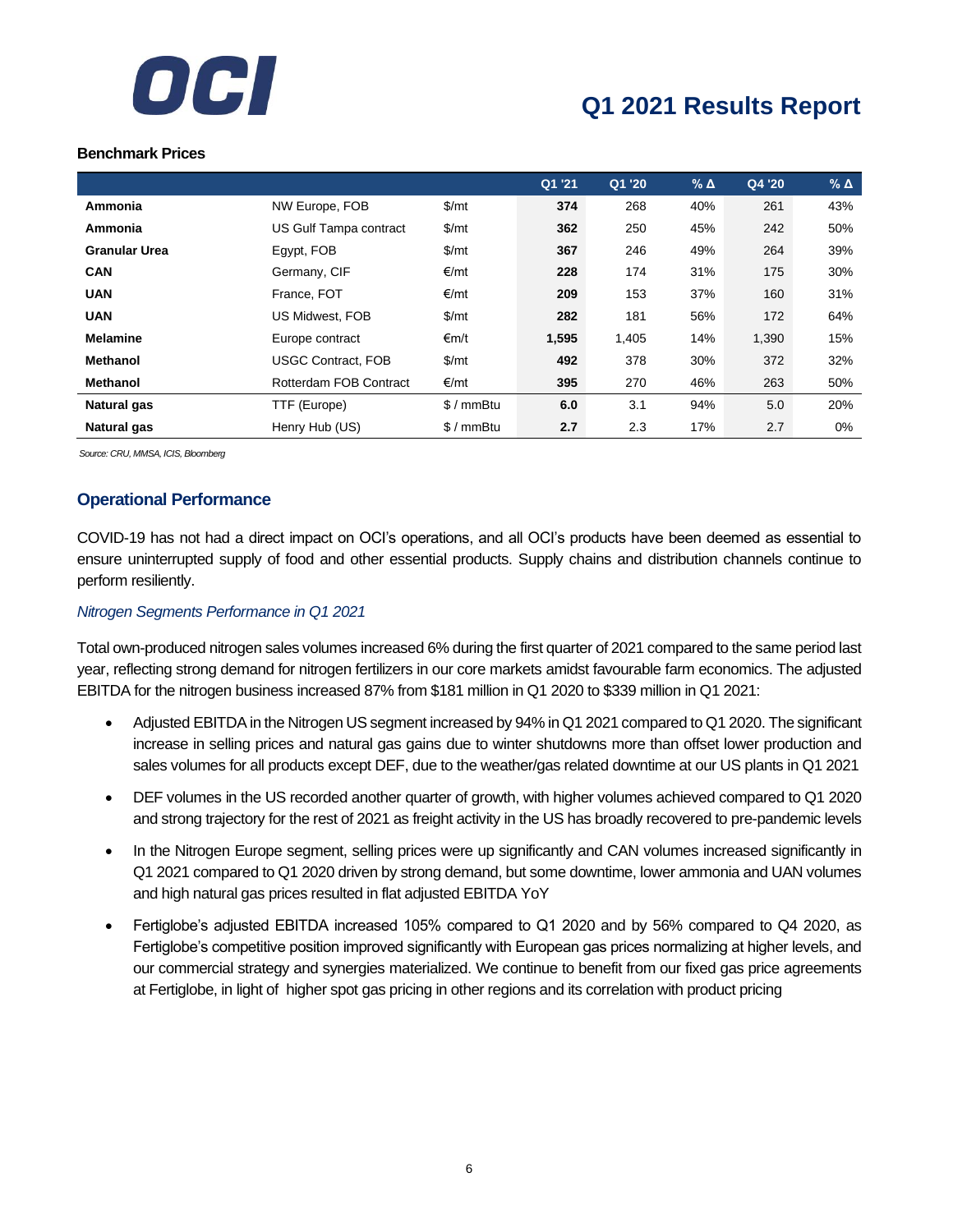

#### *Methanol Segments Performance in Q1 2021*

Own-produced methanol sales volumes increased by 27% in Q1 2021 compared to the same period last year driven by a significant step-up in production at OCI Beaumont and BioMCN:

- Our methanol facility in the Netherlands continued to achieve high and steady utilization rates at both production lines, reaching record levels during the first quarter of 2021
- The extreme cold weather and spike in gas prices in the US in February and early March resulted in temporary downtime at OCI's US plants, but the impact was meaningfully more than offset by cash gains from gas hedges
- OCI Beaumont's methanol plant has delivered consistent high utilization rates outside this temporary downtime
- Production downtime at Natgasoline, partly on the back of the unusual winter weather shutdown, resulted in relatively low utilization rates for the quarter. The plant restarted in mid-March and has been running at steady utilization rates since

The adjusted EBITDA of the methanol business was higher in Q1 2021 due to the increase in volumes, higher methanol prices and natural gas hedging gains, offsetting higher gas prices in the Netherlands compared to a year ago.

#### **Segment overview Q1 2021**

| \$ million              | <b>Nitrogen</b> |        |            |        | <b>Total</b>    | <b>Methanol</b> |        |        | <b>Total</b>    | Other  | Elim.                    | <b>Total</b> |
|-------------------------|-----------------|--------|------------|--------|-----------------|-----------------|--------|--------|-----------------|--------|--------------------------|--------------|
|                         | <b>US</b>       | Europe | Fertiglobe | Elim.  | <b>Nitrogen</b> | <b>US</b>       | Europe | Elim.* | <b>Methanol</b> |        |                          |              |
| Total revenues          | 103.9           | 220.2  | 543.4      | (17.9) | 849.6           | 146.2           | 142.4  | (6.6)  | 282.0           | 0.4    | (12.4)                   | 1,119.6      |
| Gross profit            | 48.2            | 11.3   | 189.0      | 0.2    | 248.7           | 84.0            | 13.6   | (7.7)  | 89.9            | 1.8    | $\overline{\phantom{0}}$ | 340.4        |
| <b>Operating profit</b> | 43.9            | 1.8    | 169.4      | 0.2    | 215.3           | 78.0            | 11.7   | (5.8)  | 83.9            | (18.6) | $\overline{a}$           | 280.6        |
| D&A                     | (35.8)          | (24.6) | (63.6)     | ۰      | (124.0)         | (39.1)          | (7.4)  | 21.5   | (25.0)          | (1.2)  | $\overline{\phantom{0}}$ | (150.2)      |
| <b>EBITDA</b>           | 79.7            | 26.4   | 233.0      | 0.2    | 339.3           | 117.1           | 19.1   | (27.3) | 108.9           | (17.4) | $\overline{\phantom{0}}$ | 430.8        |
| Adj. EBITDA             | 79.7            | 26.4   | 233.0      | 0.2    | 339.3           | 109.6           | 19.1   | 1.2    | 129.9           | (17.4) | $\overline{a}$           | 451.8        |

#### **Segment overview Q1 2020**

|                       | Nitrogen  |               |                   |        | <b>Total</b>    | <b>Methanol</b> |        |        | <b>Total</b>    |        |                          |              |
|-----------------------|-----------|---------------|-------------------|--------|-----------------|-----------------|--------|--------|-----------------|--------|--------------------------|--------------|
| \$ million            | <b>US</b> | <b>Europe</b> | <b>Fertiglobe</b> | Elim.  | <b>Nitrogen</b> | <b>US</b>       | Europe | Elim.* | <b>Methanol</b> | Other  | Elim.                    | <b>Total</b> |
| <b>Total revenues</b> | 118.7     | 162.4         | 363.3             | (11.9) | 632.5           | 130.0           | 81.8   | (20.3) | 191.5           | 0.2    | (13.1)                   | 811.1        |
| <b>Gross profit</b>   | 10.2      | 14.5          | 62.6              | 1.0    | 88.3            | (1.2)           | (1.9)  | (7.0)  | (10.1)          | (0.9)  | -                        | 77.3         |
| Operating profit      | 5.7       | 5.4           | 43.3              | 1.0    | 55.4            | (9.9)           | (3.6)  | (2.7)  | (16.2)          | (5.2)  | -                        | 34.0         |
| D&A                   | (35.4)    | (19.9)        | (66.8)            | $\sim$ | (122.1)         | (32.1)          | (5.5)  | 18.7   | (18.9)          | (1.1)  | ۰.                       | (142.1)      |
| <b>EBITDA</b>         | 41.1      | 25.3          | 110.1             | 1.0    | 177.5           | 22.2            | 1.9    | (21.4) | 2.7             | (4.1)  | $\overline{\phantom{0}}$ | 176.1        |
| Adj. EBITDA           | 41.1      | 25.3          | 113.6             | 1.0    | 181.0           | 27.4            | 1.9    | (2.4)  | 26.9            | (14.9) | -                        | 193.0        |

*\* Mainly related to elimination of Natgasoline, which is included in Methanol US segment*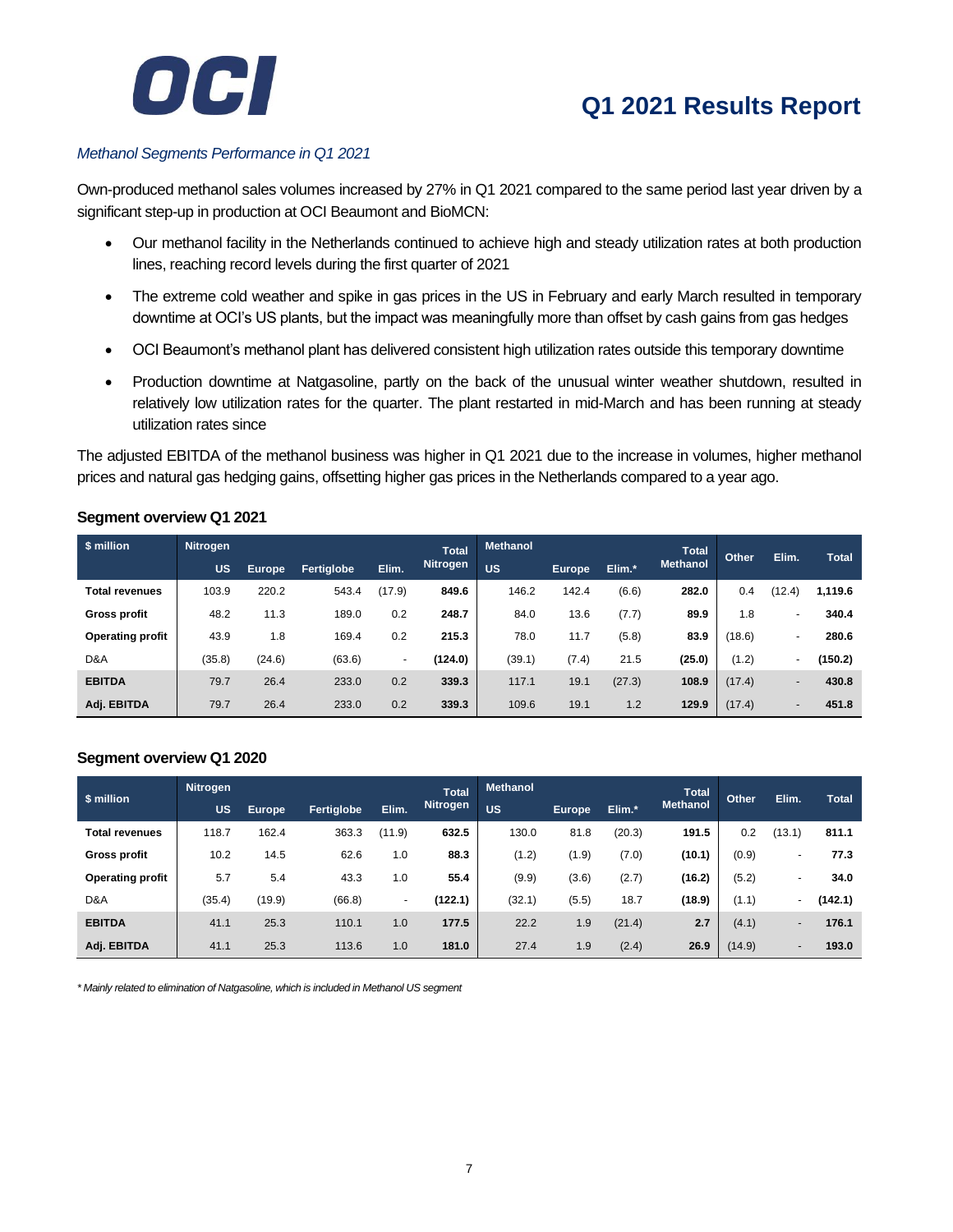# OCI **Financial Highlights**

## **Q1 2021 Results Report**

#### **Summary results**

Consolidated revenue increased by 38% to \$1,120 million in the first quarter of 2021 compared to the same quarter in 2020, driven mainly by higher sales volumes and prices.

Adjusted EBITDA increased by 134% to \$452 million in Q1 2021 compared to \$193 million in Q1 2020. The nitrogen segments benefited from higher sales volumes and higher selling prices on average, offsetting higher gas prices in Europe. The methanol group's adjusted EBITDA was higher in Q1 2021 compared to Q1 2020 due to an increase in production volumes and higher methanol prices. Net gains of around \$75-80 million from the sale of natural gas in the US in February also contributed to the increase in adjusted EBITDA.

The adjusted net profit was \$94 million in Q1 2021 compared to an adjusted net loss of \$82 million in Q1 2020. Reported net profit (after non-controlling interest) was \$99 million in Q1 2021 compared to a net loss of \$81 million in Q1 2020.

#### **Consolidated Statement of Income\***

| \$ million                                       | Q1 2021 | Q1 2020 |
|--------------------------------------------------|---------|---------|
| Net revenue                                      | 1,119.6 | 811.1   |
| Cost of Sales                                    | (779.2) | (733.8) |
| <b>Gross profit</b>                              | 340.4   | 77.3    |
| SG&A                                             | (60.6)  | (57.1)  |
| Other Income                                     | 0.9     | 13.8    |
| Other expense                                    | (0.1)   |         |
| <b>Adjusted EBITDA</b>                           | 451.8   | 193.0   |
| <b>EBITDA</b>                                    | 430.8   | 176.1   |
| Depreciation & amortization                      | (150.2) | (142.1) |
| <b>Operating profit</b>                          | 280.6   | 34.0    |
| Interest income                                  | 0.8     | 1.6     |
| Interest expense                                 | (66.0)  | (49.4)  |
| Other finance income / (cost)                    | (1.5)   | (17.2)  |
| <b>Net finance costs</b>                         | (66.7)  | (65.0)  |
| Income from equity-accounted investees           | 0.7     | (7.3)   |
| Net income before tax                            | 214.6   | (38.3)  |
| Income tax expense                               | (30.1)  | 2.8     |
| Net profit / (loss)                              | 184.5   | (35.5)  |
| Non-Controlling Interest                         | (85.9)  | (45.9)  |
| Net profit / (loss) attributable to shareholders | 98.6    | (81.4)  |

*\* Unaudited*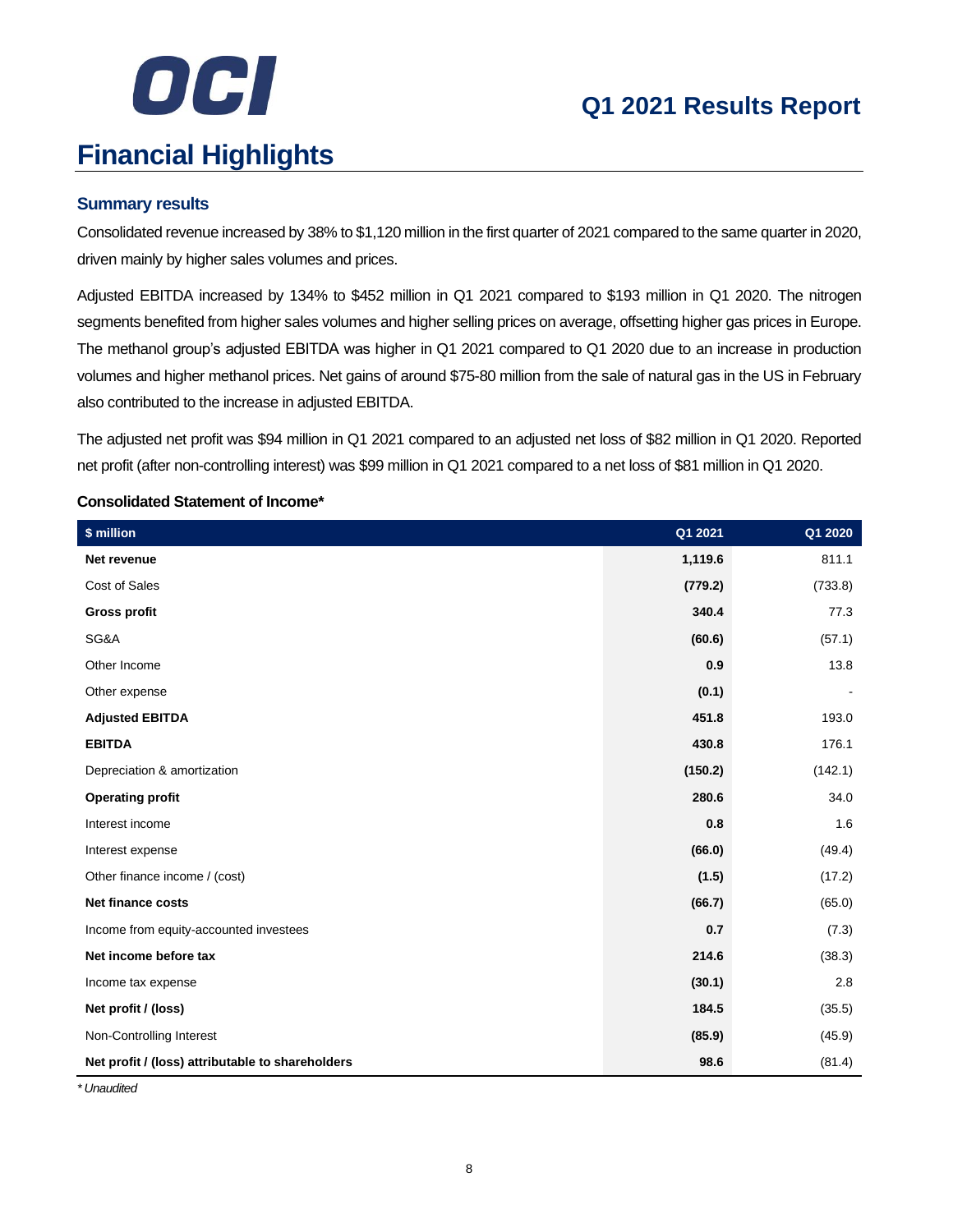

#### **Reconciliation to Alternative Performance Measures**

Adjusted EBITDA is an Alternative Performance Measure (APM) that intends to give a clear reflection of underlying performance of OCI's operations. The main APM adjustments in the first quarters of 2021 and 2020 relate to:

- Natgasoline is not consolidated and an adjustment of c.\$24.3 million was made for OCI's 50% share in the plant's EBITDA in Q1 2021. Natgasoline's contribution to adjusted EBITDA in Q1 2020 was \$21.4 million, which included insurance proceeds of \$15 million (OCI's share)
- The unrealized results on natural gas hedge derivatives of (\$3.3) million in Q1 2021 and \$3.4 million in Q1 2020 relate to hedging activities at OCI Beaumont and in the Netherlands

#### **Reconciliation of reported operating income to adjusted EBITDA**

| \$ million                             | Q1 '21         | Q1 '20 |
|----------------------------------------|----------------|--------|
| Operating profit as reported           | 280.6          | 34.0   |
| Depreciation and amortization          | 150.2          | 142.1  |
| <b>EBITDA</b>                          | 430.8          | 176.1  |
| APM adjustments for:                   |                |        |
| Natgasoline                            | 24.3           | 21.4   |
| Unrealized result natural gas hedging  | (3.3)          | 3.4    |
| Gain on purchase related to Fertiglobe | $\blacksquare$ | (13.3) |
| <b>Transaction costs</b>               | $\blacksquare$ | 1.9    |
| Other including provisions             | $\blacksquare$ | 3.5    |
| <b>Total APM adjustments</b>           | 21.0           | 16.9   |
| <b>Adjusted EBITDA</b>                 | 451.8          | 193.0  |

#### **Net income attributable to shareholders**

At the net income level, the main APM adjustments relate to non-cash foreign exchange gains or losses on US\$ exposure.

#### **Reconciliation of reported net income to adjusted net income**

| \$ million                                                                       | Q1 '21 | Q1 '20 | <b>Adjustment in P&amp;L</b>  |
|----------------------------------------------------------------------------------|--------|--------|-------------------------------|
| Reported net profit (loss) attributable to shareholders                          | 98.6   | (81.4) |                               |
| <b>Adjustments for:</b>                                                          |        |        |                               |
| Adjustments at EBITDA level                                                      | 21.0   | 16.9   |                               |
| Add back: Natgasoline EBITDA adjustment                                          | (24.3) | (21.4) |                               |
| Result from associate (change in unrealized gas hedging<br>Natgas and insurance) | (4.2)  | (1.5)  | Finance expenses              |
| Forex (gain)/loss on USD exposure                                                | (0.2)  | 4.7    | Finance income and expense    |
| Non-controlling interest adjustment / release interest accrual                   | 3.3    | 1.2    | Interest expense / minorities |
| Tax effect of adjustments                                                        | 0.2    | (0.5)  | <i>Income tax</i>             |
| Total APM adjustments at net income level                                        | (4.2)  | (0.6)  |                               |
| Adjusted net income / (loss) attributable to shareholders                        | 94.4   | (82.0) |                               |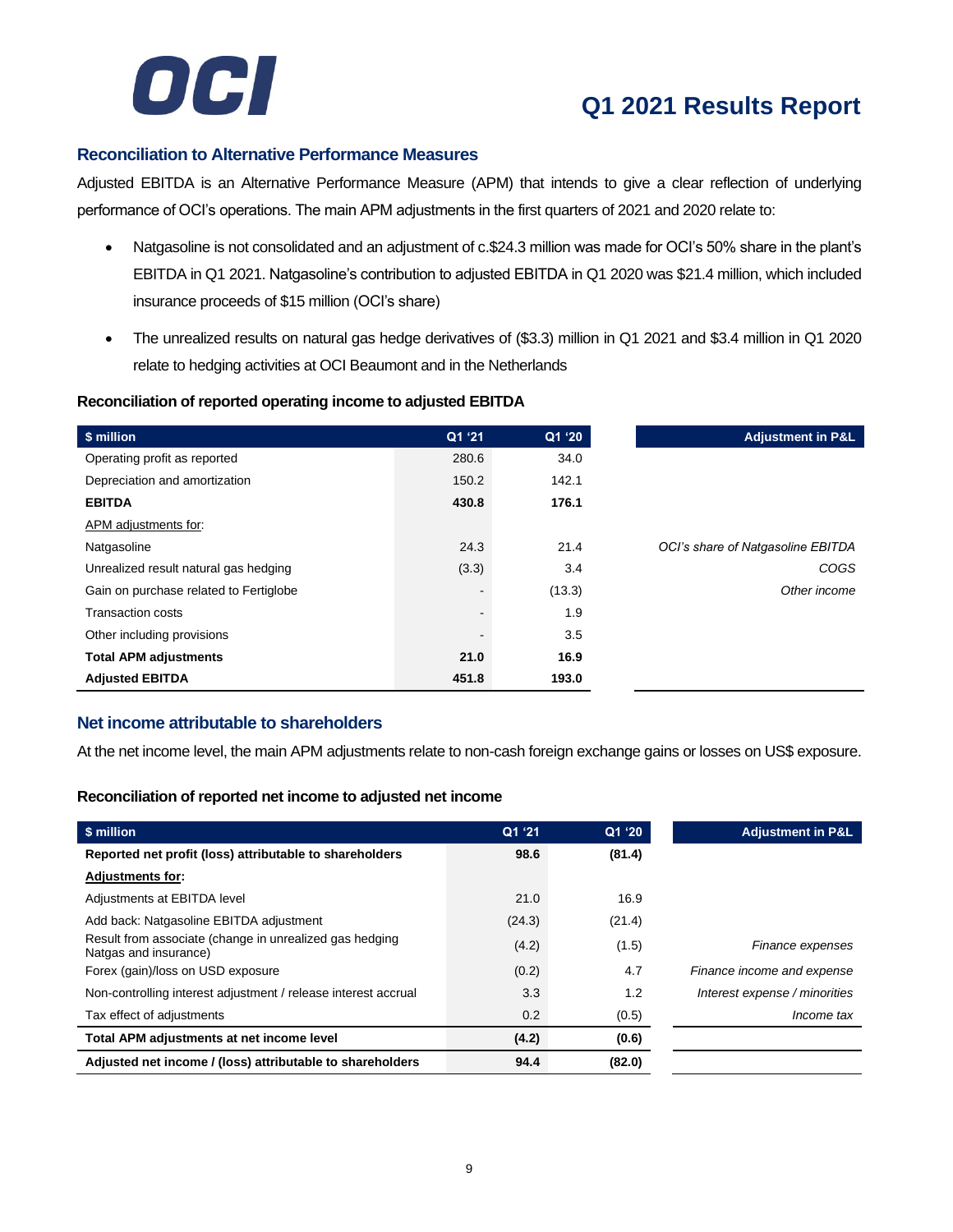

#### **Free Cash Flow and Net Debt**

Free cash flow before growth capex amounted to \$326 million during Q1 2021 reflecting our operational performance for the quarter.

Total cash capital expenditures including growth capex were \$57 million in Q1 2021 compared to \$96 million in Q1 2020.

As a result, total deleveraging of \$306 million has been achieved during the first quarter of 2021, resulting in a net debt position of \$3,424 million as of 31 March 2021.

#### **Reconciliation of EBITDA to Free Cash Flow and Change in Net Debt**

| \$ million                                           | Q1 '21 | Q1 '20  |
|------------------------------------------------------|--------|---------|
| <b>EBITDA</b>                                        | 430.8  | 176.1   |
| Working capital                                      | (20.3) | (125.0) |
| Maintenance capital expenditure                      | (55.9) | (90.7)  |
| Tax paid                                             | (15.9) | (5.3)   |
| Interest paid                                        | (18.8) | (39.6)  |
| Lease payments                                       | (9.3)  | (8.9)   |
| Dividends from equity accounted investees            |        |         |
| Dividends paid to non-controlling interests          |        |         |
| Other                                                | 15.0   | (0.9)   |
| <b>Free Cash Flow</b>                                | 325.6  | (94.3)  |
| Reconciliation to change in net debt:                |        |         |
| Growth capital expenditure                           | (1.0)  | (5.0)   |
| Cash received for Fertiglobe closing settlement      |        | 166.8   |
| Other non-operating items                            | (16.2) | 1.7     |
| Net effect of movement in exchange rates on net debt | 11.3   | 32.6    |
| Debt redemption cost IFCo                            | (8.0)  |         |
| Other non-cash items                                 | (5.3)  | (7.7)   |
| Net Cash Flow / Decrease (Increase) in Net Debt      | 306.4  | 94.1    |